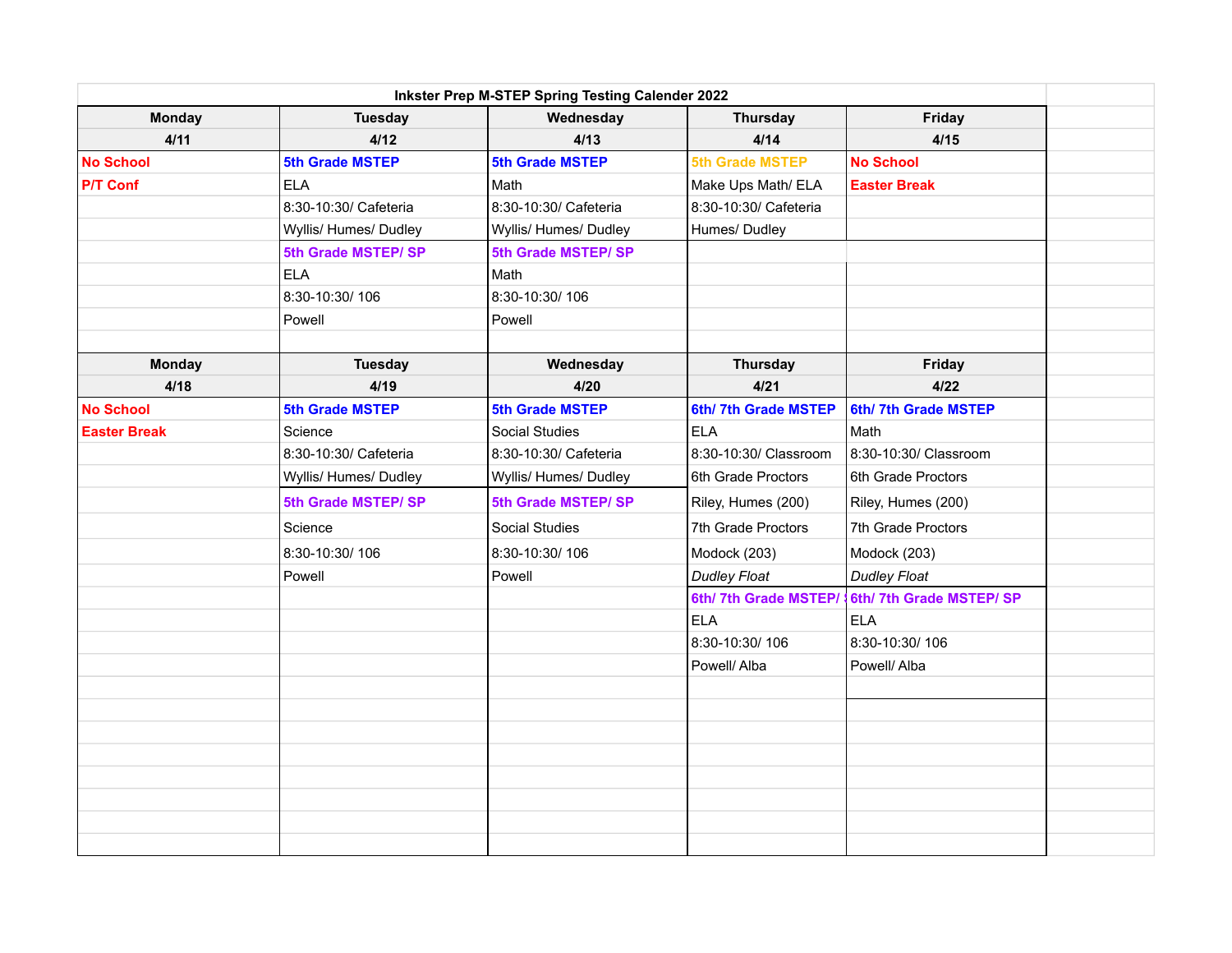| <b>Monday</b>           | <b>Tuesday</b>         | Wednesday              | <b>Thursday</b>        | Friday                                            |  |
|-------------------------|------------------------|------------------------|------------------------|---------------------------------------------------|--|
| 4/25                    | 4/26                   | 4/27                   | 4/28                   | 4/29                                              |  |
| 5th Grade MSTEP M/U     | <b>3rd Grade MSTEP</b> | <b>3rd Grade MSTEP</b> | <b>4th Grade MSTEP</b> | <b>4th Grade MSTEP</b>                            |  |
| TBD                     | <b>ELA</b>             | Math                   | <b>ELA</b>             | Math                                              |  |
| 8:30-10:30/ Cafeteria   | 8:30-10:30/ Cafeteria  | 8:30-10:30/ Cafeteria  | 8:30-10:30/ Cafeteria  | 8:30-10:30/ Cafeteria                             |  |
| Humes/Dudley            | Anjum/ Jackson/ Dudley | Anjum/ Jackson/ Dudley |                        | Campbell/ Jackson/ Dudl Campbell/ Jackson/ Dudley |  |
|                         | 3rd Grade MSTEP/ SP    | 3rd Grade MSTEP/ SP    | 4th Grade MSTEP/SP     | 4th Grade MSTEP/SP                                |  |
| <b>MiAccess</b>         | <b>ELA</b>             | Math                   | <b>ELA</b>             | Math                                              |  |
| 8:30-10:30/106          | 8:30-10:30/106         | 8:30-10:30/106         | 8:30-10:30/106         | 8:30-10:30/106                                    |  |
| Powell                  | Powell                 | Powell                 | Powell                 | Powell                                            |  |
|                         |                        |                        |                        |                                                   |  |
|                         |                        |                        |                        |                                                   |  |
| <b>Monday</b>           | <b>Tuesday</b>         | Wednesday              | <b>Thursday</b>        | Friday                                            |  |
| 5/2                     | 5/3                    | 5/4                    | 5/5                    | 5/6                                               |  |
| <b>5th Grade MSTEP</b>  | <b>5th Grade MSTEP</b> | 3rd Grade MSTEP M/U    | 3rd Grade MSTEP M/U    | 5th Grade MSTEP M/U                               |  |
| Make Ups Math/ ELA      | Make Ups Math/ ELA     | <b>ELA</b>             | Math                   | Make Ups Math/ ELA                                |  |
| 8:30-10:30/ Cafeteria   | 8:30-10:30/ Cafeteria  | 8:30-10:30/ Cafeteria  | 8:30-10:30/ Cafeteria  | 8:30-10:30/ Cafeteria                             |  |
| Humes/ Dudley           | Humes/Dudley           | Jackson/ Dudley        | Jackson/ Dudley        | Humes/ Dudley                                     |  |
| <b>MiAccess</b>         | <b>MiAccess</b>        | <b>MiAccess</b>        | <b>MiAccess</b>        |                                                   |  |
| 8:30-10:30/106          | 8:30-10:30/106         | 8:30-10:30/106         | 8:30-10:30/106         |                                                   |  |
| Powell                  | Powell                 | Powell 106             | Powell 106             |                                                   |  |
|                         |                        |                        |                        | <b>Progress Reports Due</b>                       |  |
|                         |                        | 4th Grade MSTEP M/U    | 4th Grade MSTEP M/U    |                                                   |  |
|                         |                        | <b>ELA</b>             | Math                   |                                                   |  |
|                         |                        | Humes/Dudley           | Humes/Dudley           |                                                   |  |
|                         |                        | 1:00-2:30 Cafeteria    | 1:00-2:30 Cafeteria    |                                                   |  |
|                         |                        |                        |                        |                                                   |  |
| <b>Monday</b>           | <b>Tuesday</b>         | Wednesday              | <b>Thursday</b>        | Friday                                            |  |
| 5/9                     | 5/10                   | 5/11                   | 5/12                   | 5/13                                              |  |
| 6th/7th Grade MSTEP M/U | 6th/7th Grade MSTEP    | <b>MSTEP M/U TBD</b>   | <b>MSTEP M/U TBD</b>   | <b>MSTEP M/U TBD</b>                              |  |
| TBD                     | TBD                    |                        |                        |                                                   |  |
| 8:30-10:30/ Cafeteria   | 8:30-10:30/ Cafeteria  |                        |                        |                                                   |  |
| Dudley/ Humes           | Dudley/ Humes          |                        |                        |                                                   |  |
|                         |                        |                        |                        |                                                   |  |